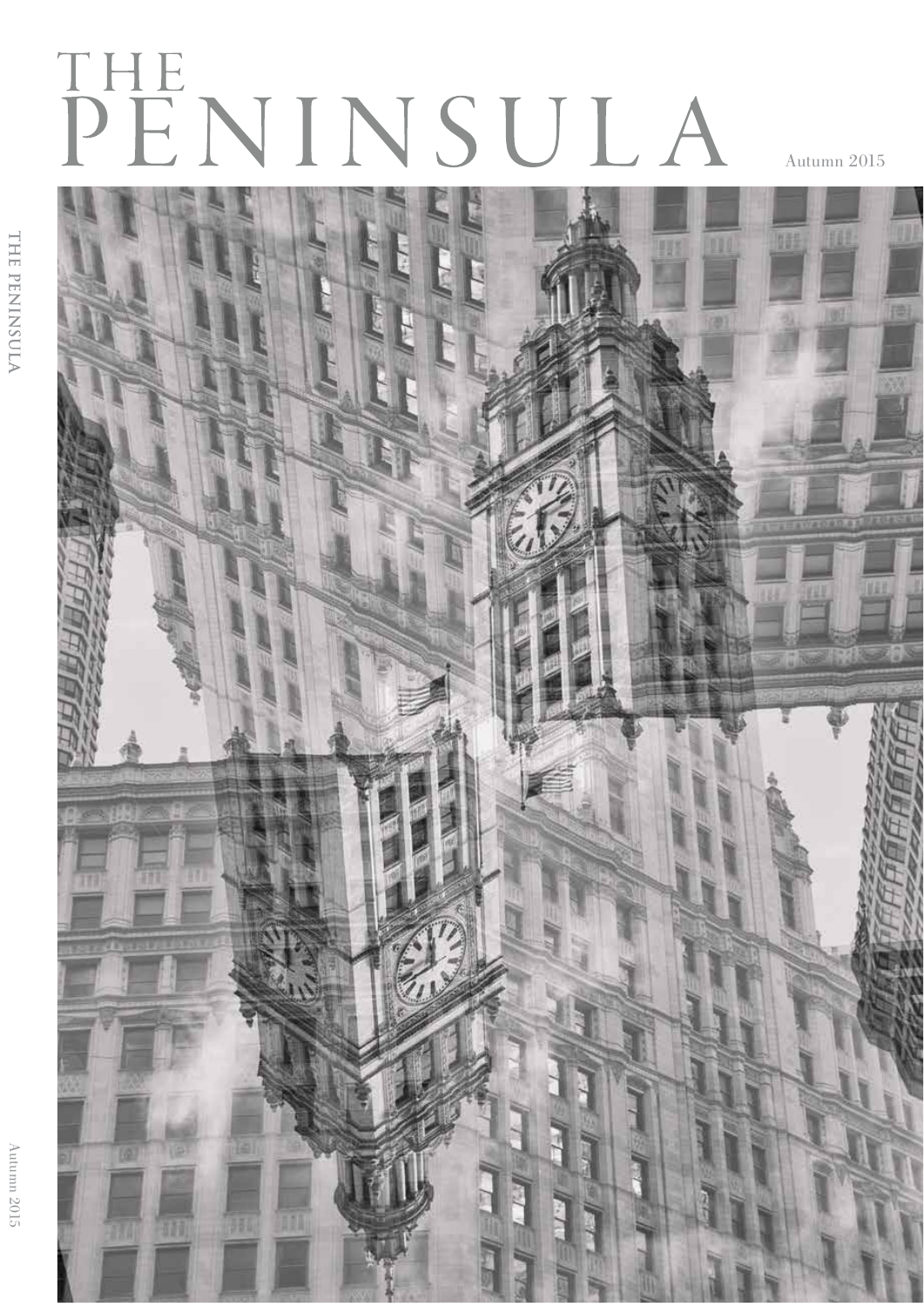# ART PINK The Of

This October, the fifth anniversary of the Peninsula in Pink campaign presents pink-inspired artworks by celebrated artists, pink art auctions, plus pink-tinted afternoon teas, cocktails and floral decorations.

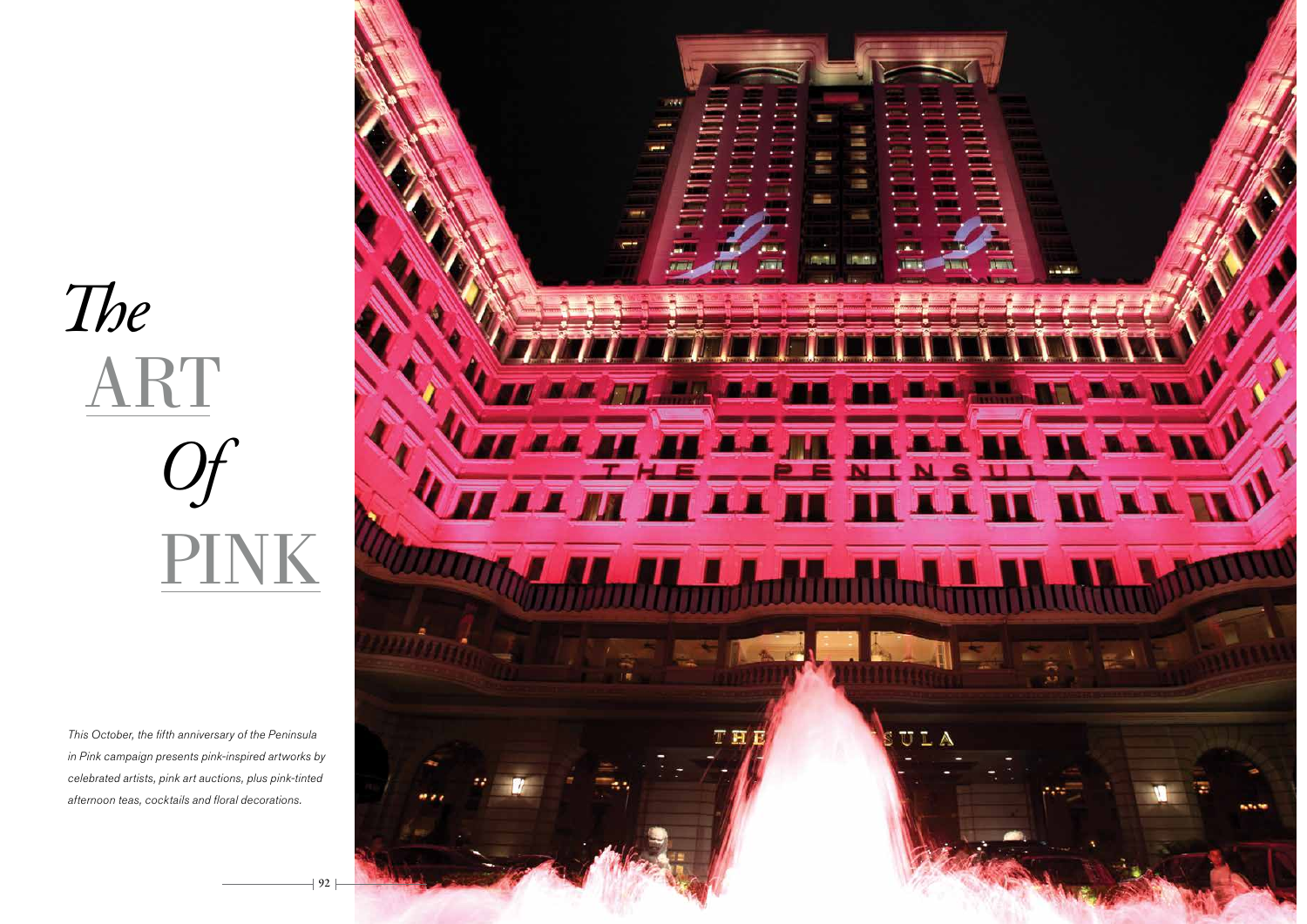

**B** reast cancer is the most prevalent cancer among women and<br>the second-most common cancer in the world today,<br>worldwide, and nearly one in four female cancer cases. With these the second-most common cancer in the world today, accounting for one in ten of all new cancers diagnosed worldwide, and nearly one in four female cancer cases. With these statistics in mind, in 2010 The Peninsula Hotels decided to harness its resources and create the Peninsula in Pink charitable initiative.

Peninsula in Pink is now an annual event at all The Peninsula hotels in Asia, North America and Europe. Each hotel shows its support for Breast Cancer Awareness Month every October by creating pink-inspired afternoon teas, cocktails, dining and spa promotions and special events, with proceeds donated to local breast cancer organisations.

In 2015, Peninsula in Pink undergoes an artistic makeover, and is retitled 'The Art of Pink'. Each hotel will exhibit pink-themed artworks in partnership with acclaimed artists and galleries. An exclusive pink ribbon pin designed for Breast Cancer Awareness Month will also be worn by all hotel staff, and is available for sale at each hotel.

In keeping with The Peninsula's global commitment to the arts, each hotel will exhibit specially commissioned pink-inspired artworks by acclaimed global artists, including celebrated Chinese contemporary painter and installation artist Qin Feng in Beijing and internationally celebrated photographer Chen Man in Shanghai, Thailand's best-known cartoonist Chiratorn Chirapravati in Bangkok and French sculptor Nathalie Decoster in Paris. The pink masterpieces exclusively created for Peninsula will be exhibited at each hotel and auctioned with the proceeds being donated to local breast cancer charities.

Supporting innovative public art around the world is an ongoing commitment at The Peninsula Hotels. 'The Art of Pink' campaign builds on the partnerships that each hotel has created with leading art museums, galleries and private collectors to provide guests with privileged access to groundbreaking art by established global artists and emerging local talent.

Highlights of 'The Art of Pink' in 2015 also include pinkthemed gala fundraising events featuring charitable silent auctions of the pink art pieces, plus special Peninsula dining and spa promotions and exclusive items donated by partner brands. Each Peninsula hotel will adopt its own creative theme for the event. Examples of giving back in a fun way include The Peninsula Bangkok teaming up with selected independent restaurants to present an evening of fine cocktails and cuisine in a pop-up format, and The Peninsula Hong Kong partnering with prestigious auction house Christie's for a special auction of pink-themed luxury items.

A popular part of every Peninsula in Pink campaign is the Pink Afternoon Tea. This October, guests at The Lobby of each hotel can enjoy a creatively themed 'The Art of Pink' Peninsula Afternoon Tea, featuring rose-tinted sweet and savoury treats served on a tiered silver platter, and accompanied by rosé wines and champagnes. Guests at Peninsula hotels can also participate by purchasing the specially commissioned pink ribbon pin during October.

The creative theming of each Peninsula in Pink campaign is designed to raise awareness and funds for breast cancer charities in the hotels' local communities. In its first four years, the Peninsula in Pink campaign has raised over US\$ 500,000. A dedicated webpage, www.peninsula.com/pink, will be launched in October featuring information on all 'Art of Pink' initiatives, including the campaign's history, photographs and videos.

The funds raised by Peninsula in Pink help local organisations to provide improved breast cancer-care facilities and services to patients in need. Examples include The Peninsula Manila, which is supporting the construction of a new and improved Breast Care Center at the East Avenue Medical Center, and The Peninsula Chicago, which helps transport breast cancer patients to and from medical appointments in the hotel's Minis.

 $-$  95  $\pm$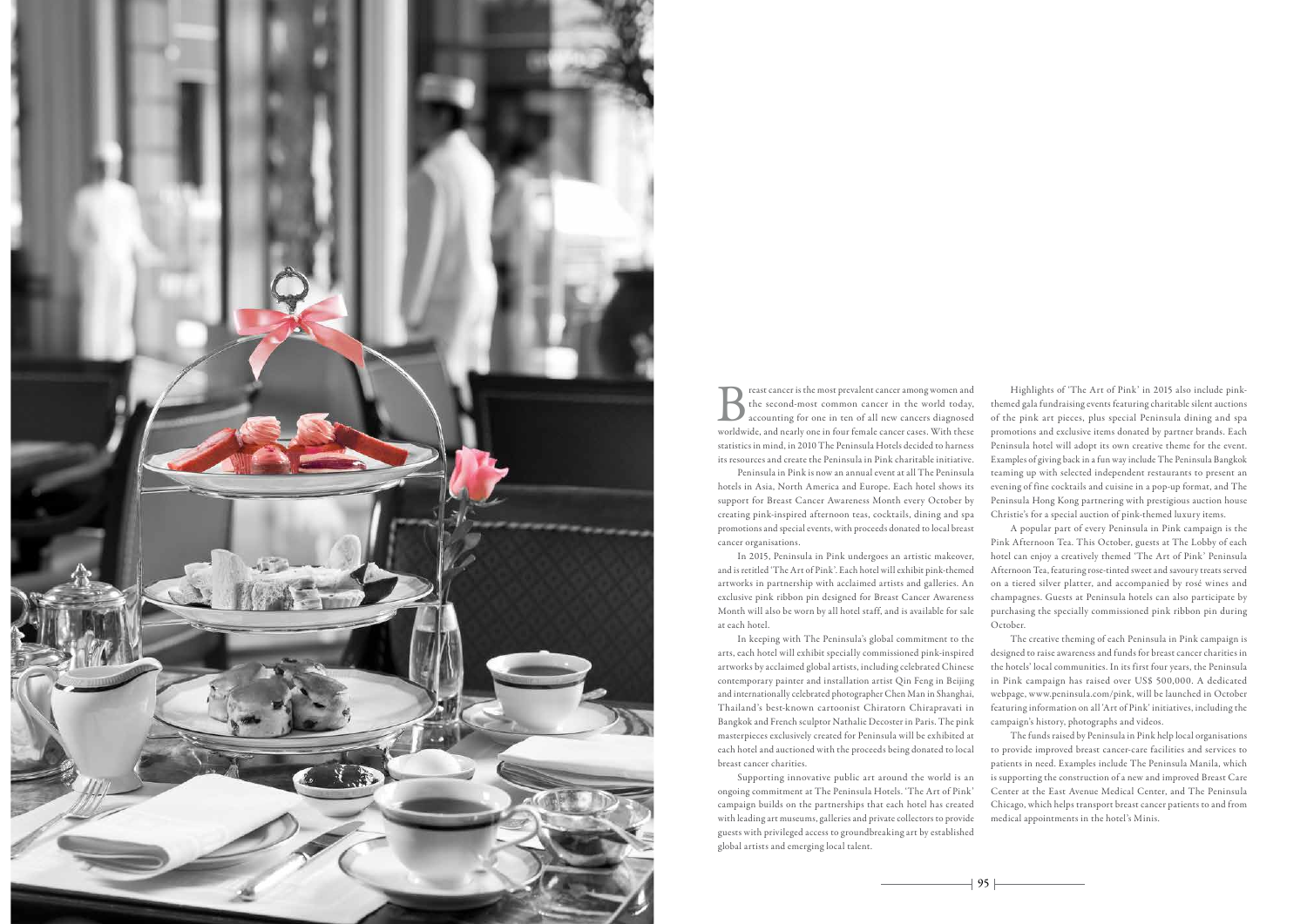

# 'THE ART OF PINK' EVENTS AROUND THE WORLD The Peninsula Shanghai

Artist: Renowned fashion photographer Chen Man snaps iconic images for brands including Vogue China, Esquire, Adidas and Gucci. Her works have been exhibited in Paris, London, Tokyo and Moscow.

Event: An exclusive dinner will be hosted on 5 November, during which a pink-themed Chinese calligraphy artwork by Chen Man will be auctioned.

Charity Partner: China Breast Cancer Foundation

# The Peninsula Hong Kong

Artist: Korean Pop artist and Sovereign Asian Art Prize fnalist Dong Li, whose work 'Love Me Tender' is being donated by The Sovereign Art Foundation - a pioneer in the feld of art collaboration and creating meaning through art. Chinese contemporary painter and installation artist Qin Feng, whose solo exhibitions have received global acclaim, is also donating a work from his 'Desire Scenery' series.

Event: A 'Pink Tie' Gala curated by the Sovereign Art Foundation will showcase exceptional pink-themed objets d'art by leading artists and luxury *maisons* on 29 September.

Charity Partner: Hong Kong Hereditary Breast Cancer Family Registry

# The Peninsula Beijing

Artist: Qin Feng is a leading contemporary painter and installation artist originally from Xinjiang, whose solo exhibitions have received wide acclaim from Switzerland to New York and Hong Kong to Berlin. Event: Qin Feng's work will be part of the auction at The Peninsula Hong Kong's 'Pink Tie' Gala.

Charity Partner: China Breast Cancer Foundation

The Peninsula Tokyo

Artist: Izumi Ogino is the Creative Director and visionary behind Italian luxury fashion label Anteprima. Ogino is the Creative Director and visionary behind Italian luxury fashion label Anteprima, and has created a collection of four exclusive pink hand-knit wirebags – a panda, dog, pig and monkey – for The Peninsula Tokyo.

Event: The exclusive invitation-only 'Art of Pink Charity Gala Dinner' will be hosted on 19 October at the hotel's Grand Ballroom. Other pink-themed events include 'The Art of Pink Prime-Cut Sunday Brunch' with Dom Pérignon Champagne at Peter and a 110-minute spa treatment including a pink pin at The Peninsula Spa.

Charity Partners Japan Breast Cancer Screening Society® and Keep A Breast Japan®

#### The Peninsula Bangkok

Artist: Famed Thai illustrator and fashion designer M.L. Chiratorn Chirapravati is widely known for his whimsical cartoon characters. Event: An 'Eat Drink Pink Dinner' event will be hosted on 26 October on the hotel's lawn. The colourful evening of fine cuisine from top stand-alone restaurants in Bangkok will feature a charitable silent auction of 'The Art of Pink' works of art. The Peninsula boat and tuk-tuk will also have a glamorous pink makeover. Charity Partner: Queen Sirikit Center for Breast Cancer Foundation



96  $\sim$  97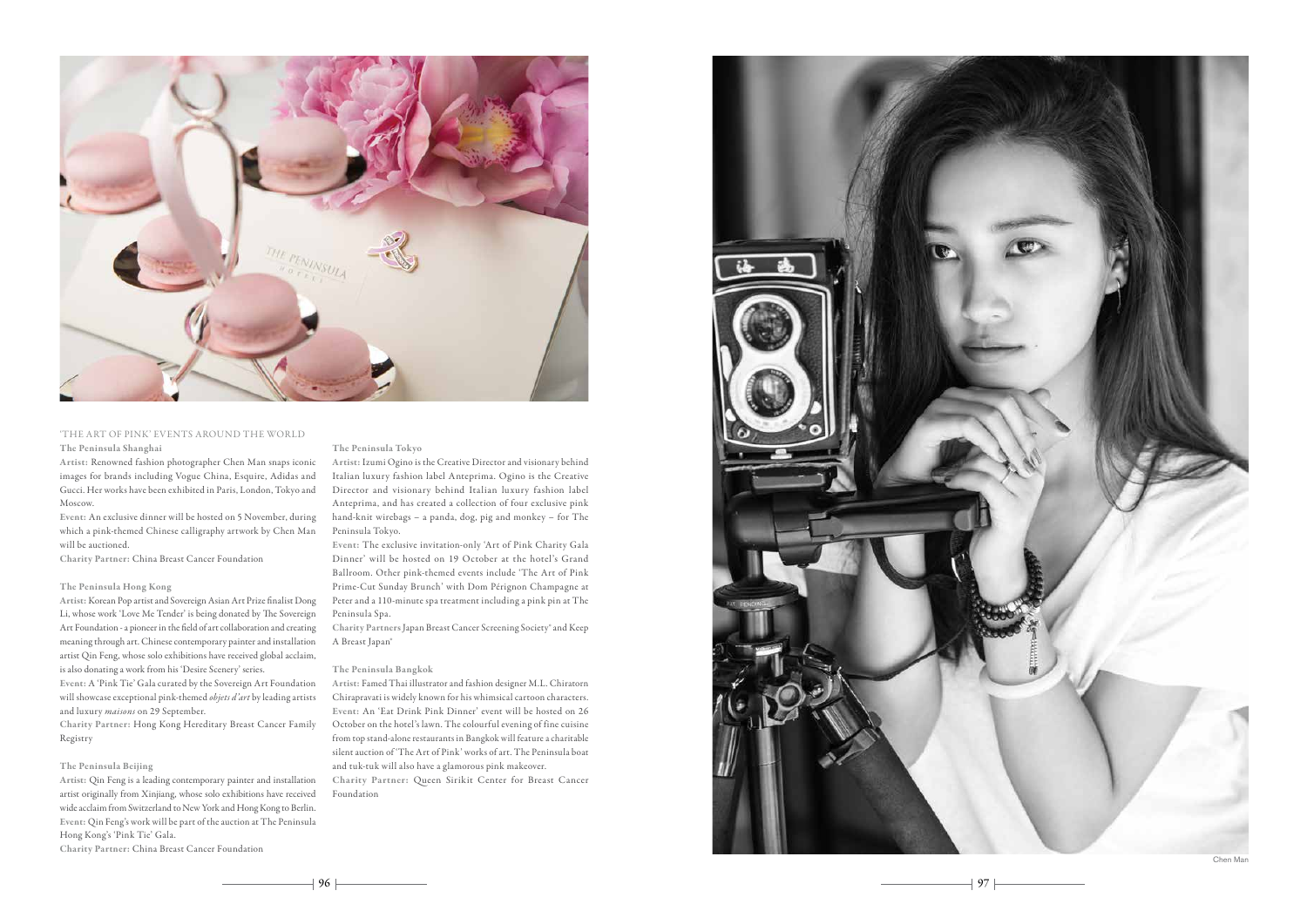

Painting by Alexandre Renoir



# The Peninsula Manila

Artists: Benedicto Reyes Cabrera is a master of contemporary Philippine painting and printmaking. Impy Pilapil is a Filipina sculptor whose works crafted from stainless steel, stone or glass have been exhibited in Rome, Sydney and Tokyo. Ramon Orlina is an architect-turned-sculptor specialising in glass art.

Event: The Peninsula Manila will host a cocktail event and auction on 1 October. The hotel is also supporting the Breast Care Center of East Avenue Medical Center in Quezon City by aiming to raise money for the three-phased rehabilitation of the centre and the purchase of 20 chemotherapy infusion chairs.

Charity Partner: Philippine Foundation for Breast Care, Inc.

#### The Peninsula Paris

Artist: French sculptor Nathalie Decoster is famed for her distinctive bronze figures and artworks that grace prominent public spaces and solo exhibitions from Paris and Luxembourg to Shanghai and Macau, including pieces at The Peninsula Paris. Artist Deçan has also donated an oil painting – one of a series of artworks displayed in the Historic Suite at The Peninsula Paris.

Event: A 'Pink Tie' Gala Dinner will be held on 30 September featuring a charitable silent auction of the pink-themed art piece, plus unique prizes offered by celebrities and partners. Hotel staff will also participate in the 'Pink Triathlon' in Paris on 26 September. Charity Partner: La Fondation ARC

## The Peninsula New York

Artist: The Peninsula New York will present 'Pink Lotus', a large-scale light-based installation by noted multidisciplinary

Peruvian artist Grimanesa Amorós that will adorn the hotel's landmark façade and engage the New York community to bring awareness to the fight against breast cancer. The site-specific installation, produced by Circa 1881, will be on display from 1 October to 15 November.

# The Peninsula Chicago

Artist: Choi Jeong Hwa is one of the most vibrant and sought-after Korean contemporary artists, architects and designers. Using the most unassuming found objects, the artist looks for inspiration in what many others cast aside – soda bottles, shopping bags and discarded doors, challenging the status quo with each piece. Event: A 'Pink Tea' fashion show fundraising event will be hosted on Friday, 9 October featuring the best fashions of the season paired with live entertainment.

Charity Partner: Lynn Sage Cancer Research Foundation

## The Peninsula Beverly Hills

Artist: The great-grandson of legendary French painter Pierre-Auguste Renoir, Alexandre Renoir is a masterful painter in his own right. His paintings are characterised by a bold use of colour and energetic landscapes.

Event: A 'Pink Tie' Gala fundraising event will be hosted on Tuesday, 14 October in the property's signature Pink Suite, featuring a charitable silent auction of 'The Art of Pink' masterpiece by Alexandre Renoir.

Charity Partner: The American Cancer Society

 $98$   $-$  99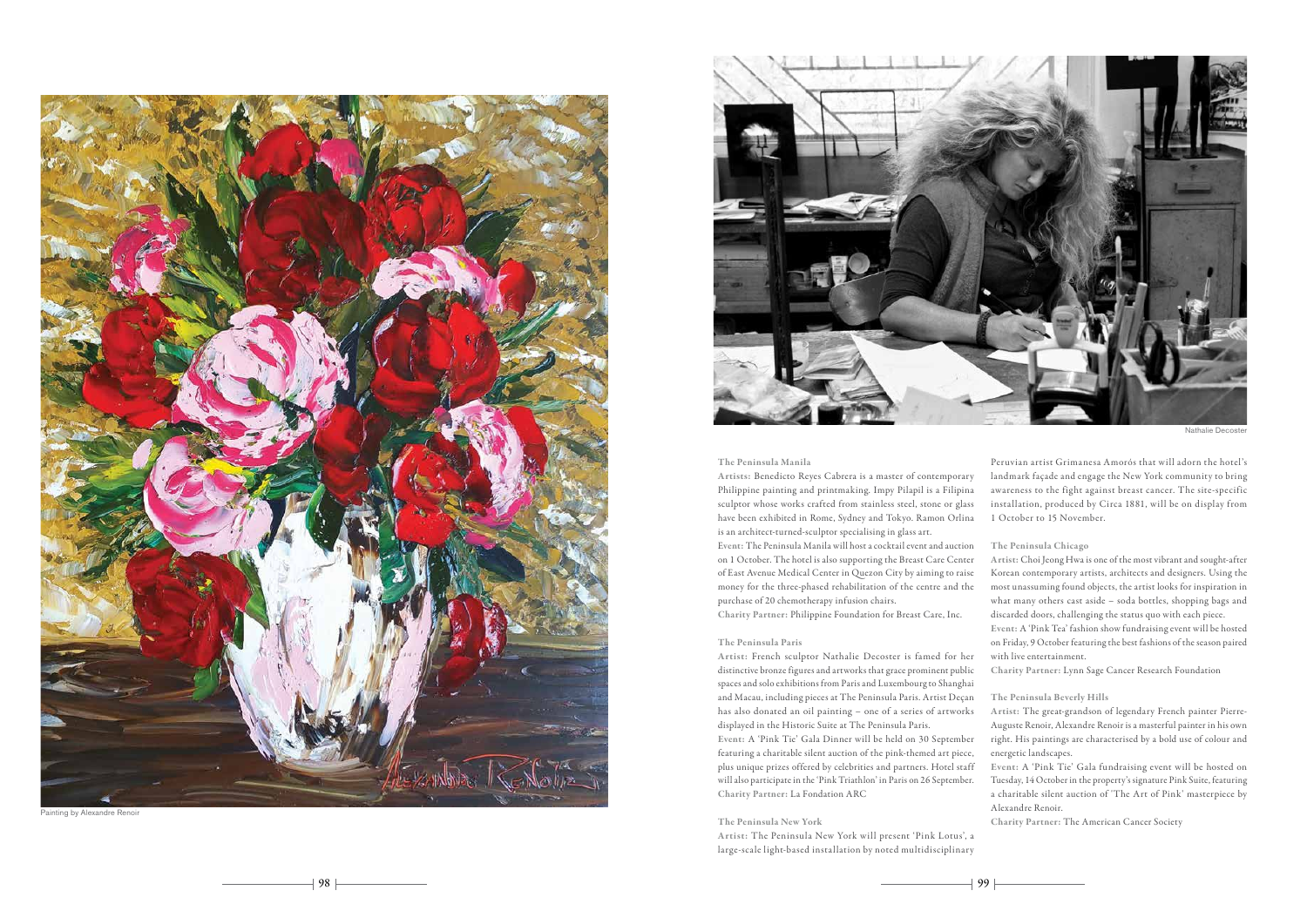

The

TEXT: ANN TSANG PORTRAIT: GIGI STOLL IMAGES: GRIMANESA AMOROS STUDIO

In honour of Breast Cancer Awareness Month this October. 'Pink Lotus', a large-scale light sculpture by Peruvian artist Grimanesa Amorós, will be installed on the façade of The Peninsula New York. On view from October 1 through November 15, 2015, the light sculpture is part of 'The Art of the Pink' and has been exclusively curated for The Peninsula New York by Circa 1881.